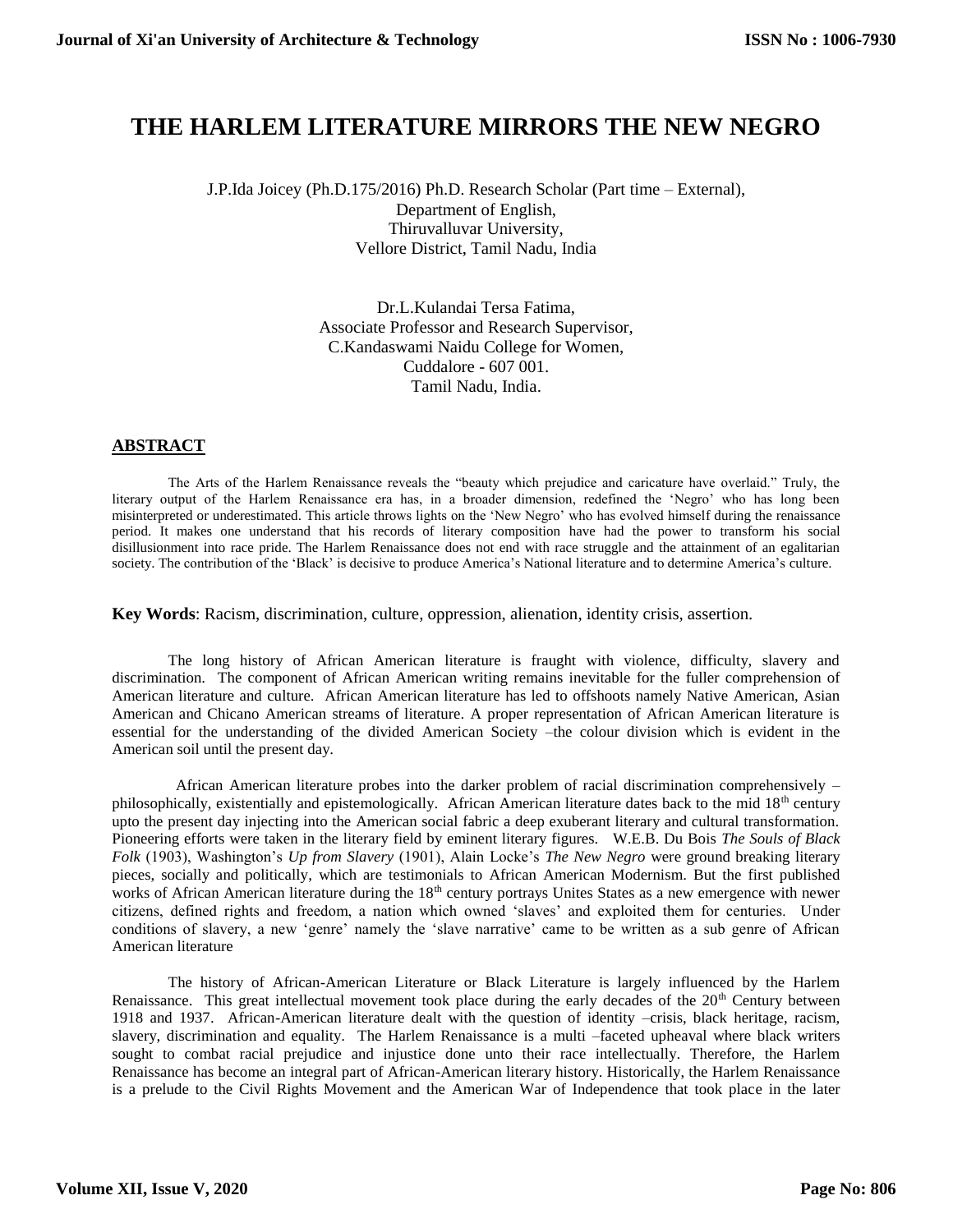decades of this century. In terms of Literature, the Harlem Renaissance led to the creation of African American literary history.

African American art forms became popular with African American music namely, the Blues and Jazz. Black music set the pulse of the Negro Renaissance. It became even more popular with the rise of race records. Black writers like Langston Hughes valued the 'Blues' and it became the popular form of Black arts. The popularity of Jazz sparked off a 'Negro Vogue' in prime cities like New York throughout the second decade of the twentieth century. This 'Negro Vogue' was also strengthened by a white man Carl Van Vechten whose provocative novel "Nigger Heaven' focused primarily on the frustrations of the Black people especially the black urban professionals and aspiring writers. The novel was something like a tourist guide to Harlem. Van Vechten became a unifying force of all the black authors and artists through his interracial parties and publishing connections. The Negro vogue was especially evident in the night clubs like the Cotton club and Connie's Inn. Thus, the Harlem Renaissance was a social, intellectual, cultural and racial explosion and upheaval as reflected in African American Literature. It was reflected in three main categories namely, essay, poetry and art.

The influence of Harlem Renaissance on African American literature is very great. Harlem Renaissance extends from the end of World War I in 1920s through the middle of the Great Depression in 1930s. Queries related to Racism, Black identity and equality have continued through centuries up to the present day African American Literature. The movement was then known as the 'New Negro Movement', a term coined by Alain Locke in his famous work 'The New Negro' in 1925. The movement involved black writers and intellectuals who concentrated themselves in 'Harlem', migrating from other parts of United States. Harlem Renaissance produced a group of talented black writers whose extensive writings and race records drew the attention of the 'Whites' and of the world. Consequently, the Harlem Renaissance had left an indelible mark on African American literature. The Harlem Renaissance or the New Negro movement was fuelled by three writers Marcus Garvey, founder of the Universal Negro Improvement Association (UNIA), Alain Locke, the author of The New Negro and W.E.B. Du.Bois, the editor of 'The Crisis' magazine. This had a profound effect on the Blacks who were encouraged to look upon their own culture with pride and celebrate their black race in their writings. Thus the 'Black Man' who felt inferior for long made a journey through culture and heritage to rediscover the 'New Negro' and to reshape his destiny. This became evidently significant and motivating all 'Blacks' at a time when 'Race' had been used as a tool for discriminating the 'underprivileged'. The Harlem Renaissance had also influenced American culture by elements in African tradition. It paved way for a new style of literature and new philosophical ideas with which 'Blacks' issues of the day in the American soil were argued. The Harlem Renaissance historically chronicles, in African American Literature, the horrid state of the 'blacks' and the 'ideals' realized. In the words of Aberjhani, "the best of humanity's recorded history is a creative balance between the horrors endured and victories achieved, and so it was during the Harlem Renaissance". [81]

The Harlem Renaissance was marked by the Great Migration of the Blacks from the Rural South to Urban North due to industrialization. This Great Migration which took place by 1910 was the largest in the history of United States. The Exodus from many parts of rural South to the urban centres in the North was prompted by habits of industry and the quest for employment. A major part of this mass of African Americans moved into New York city while the rest settled in Philadelphia, St Louis, Chicago, Detroit, the Washington-Baltimore corridor and other major cities of the North which were named as 'ghettos' of the Black. Racial Discrimination had restricted them to those certain regions. Even armed men back from the War and young aspirants who sought for education migrated to these urban areas hoping to free themselves from racial discrimination,, exploitation of labour and white supremacy. Nevertheless, they landed here only to watch their hopes shattered and the promise of American democracy was belied. The second exodus of immigrants from Caribbean, Puerto Rico and Cuba joined the already suppressed lot uniting themselves as partakers in the history of oppression. If the hope for liberty and equality was never realized, the immense treasure of African American culture and arts was rewarding the Blacks financially. This permeated into the American soil, the African roots were recognized and the African American achieved social respectability. The rich and unique representation of African American literature can be attributed to the factual truth that it plainly portrayed communal lifestyle, rituals, folk, oral and musical customs of Africa, indirectly transforming and influencing the culture of America, the nation which had oppressed the Blacks for centuries, not realizing much of his own double consciousness.

This social base offered ample opportunity for the concentration of Blacks of diverse talents in Harlem. The crisis magazine of NAACP i.e., National Association for the Advancement of Coloured People and the Negro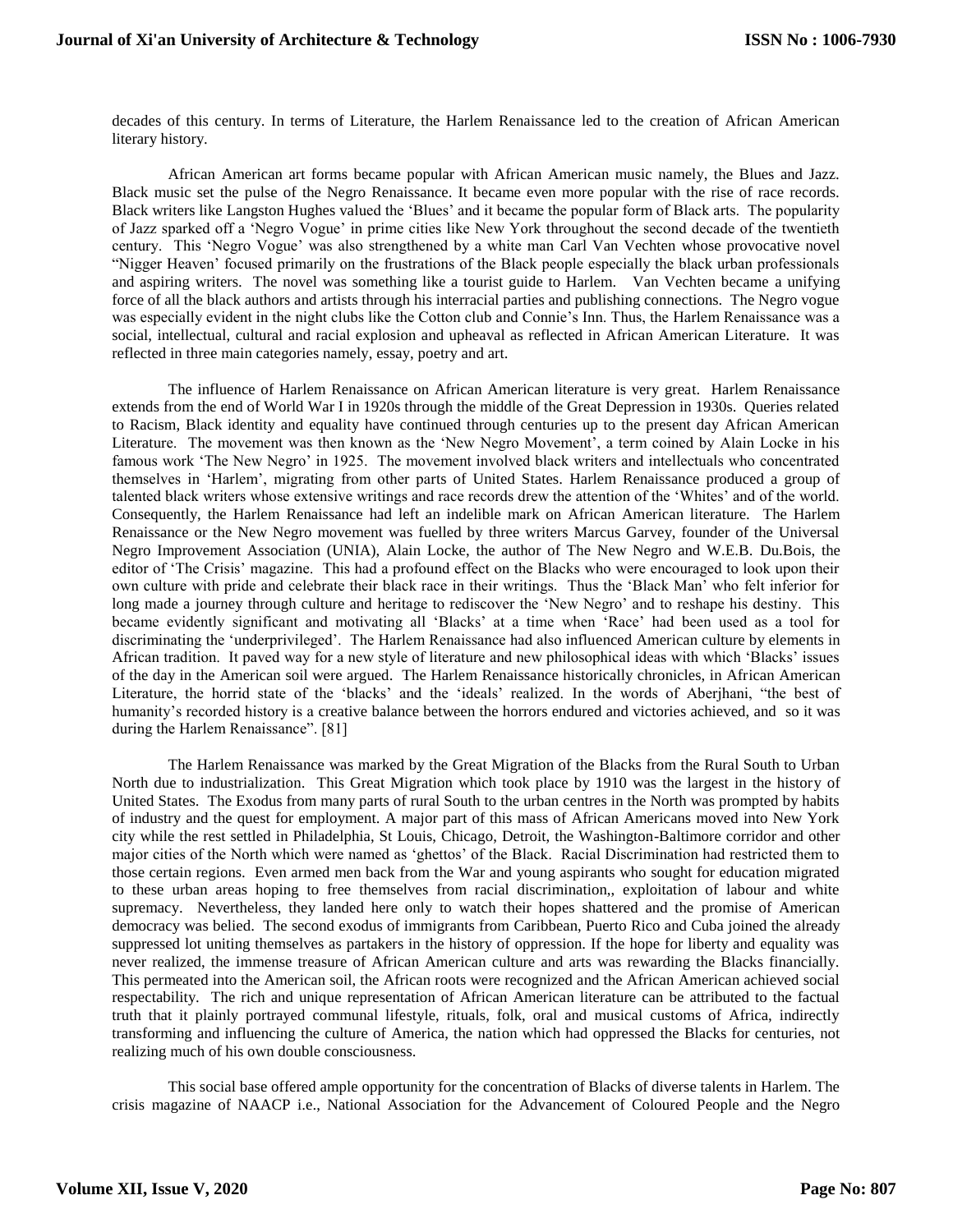World, Marcus Garvey's newspaper subscribed by Blacks encouraged Black writing particularly in genres like essay, poetry and short story. Harlem Renaissance offered African American visibility and provided opportunity for publication through vistas created by the black magazines and newspapers. Foremost among the Harlem writers were Countee Cullen, James Weldon Johnson, Marcus Garvey, Alain Locke and W.E.B. Dubois. The most famous poet of the period was Langston Hughes. Harlem Renaissance, as a movement encouraged works of literature and other forms of art and music through which the ideal of freedom and equality was propagated. It is through expression that freedom was realized in the later decades when the Harlem Renaissance culminated in the Civil Rights Movement and American War of Independence. Thus, the Harlem Renaissance because of its historical association with the later movements could be considered multi-sided–literary, artistic, social and cultural movement.

> During the Harlem Renaissance, Literature and other forms of art such as music and painting were used as agents of propaganda to assert Black identity and equality by the Black writers. One such Alain Locke described Harlem as "not merely the largest Negro community in the world but the first concentration in history of so many diverse elements of Negro life."[44]

A writer who propagated Black ideals through his writings was Alain Locke. He coined the term 'New Negro' in his anthology entitled 'The New Negro' which is an important work in African American Literature inspiring Harlem Literature and its writers. The work induced a new kind of spirit in the Blacks. Their attitudes were reshaped to look into their own culture, i.e. Black heritage with new eyes and write about their own African and African American experience. The influence of this book was so great that the Blacks who felt inferior for a long period in history felt encouraged to overlook their racial bias and take pride in their own race and culture. These were reflected in their writings and the 'New Negro' was entirely new in his outlook of life. The writings of the 'Blacks' were entirely original and creative unlike the white Americans who copied the European models. Thus, Black literature, apart from bringing glory to the Negroes, has enriched American literature. During this time, publication rights were given for the Negroes who were otherwise dependant on the white patrons. Ultimately, Alain Locke's 'The New Negro' has directly influenced Black literature and it has become the first text in history to define and claim for Black Liberation. Houston A. Baker Jr, in his book *Modernism and the Harlem Renaissance* indicates that "Locke succeeded in writing our first national book…. the sounds, songs, images and signs of a nation" [473] Baker compliments Locke that the New Negro Book marks the beginning of the Harlem Renaissance and has boosted the spirit of the African Americans. 'The New Negro' and the power of Locke's language has really liberated the Negro for a newer life style and has prepared him for a life with different prospective. Thus, the Harlem Renaissance was a New Negro movement in the sense that it has redefined and established the uniqueness of Black culture.

The writers of the Harlem Renaissance had proved the power of the written word. Literature was converted into a mass medium for multifarious purposes – to create awareness, to throw light on Black heritage, to celebrate the race, to assert 'Black' identity and to show resistance. A writer of such amazing potential who kindled the spark in the 'Darker brother' and motivated him for the Civil rights movement was the activist, author and editor of 'The Crisis' magazine a well known literary figure, Du Bois. He wanted equality for his dark brethren. He advocated peace and resisted racism and its injustices, such as lynching and segregation. Du Bois made his mark in African American Literature by writing his collection of essays *'The Souls of Black Folk'* which later became the defining text of the Negro movement. The impact of this prose was felt on an entire generation belonging to the Harlem Renaissance throughout the twentieth Century. He strongly stated that the problem of the twentieth century is the problem of the colour line. The statement was an eye opener to the blacks to reflect on their own conditions and the challenges ahead of them. By making the essay autobiographical, Du Bois has shared his personal experiences since his boyhood, namely, the denial of basic rights and recognition. Travelling through such experiences, the readers encounter the reality of their own race. The essay also motivates the African Americans to fight back, resist and redefine their life style. Du Bois had induced his men to think and act for the right cause. By his writing, Du Bois had reminded his readers of their ethical commitment in works of literature, i.e. to write about the conditions of the Blacks and their suppression and the travail to freedom where he can find himself as the "New Negro'.

The literature of the Harlem Renaissance may be said to have begun and enriched both American and African American literature which was unique and different from that of the European literature. Du Bois' essays are a testimony to black intellect.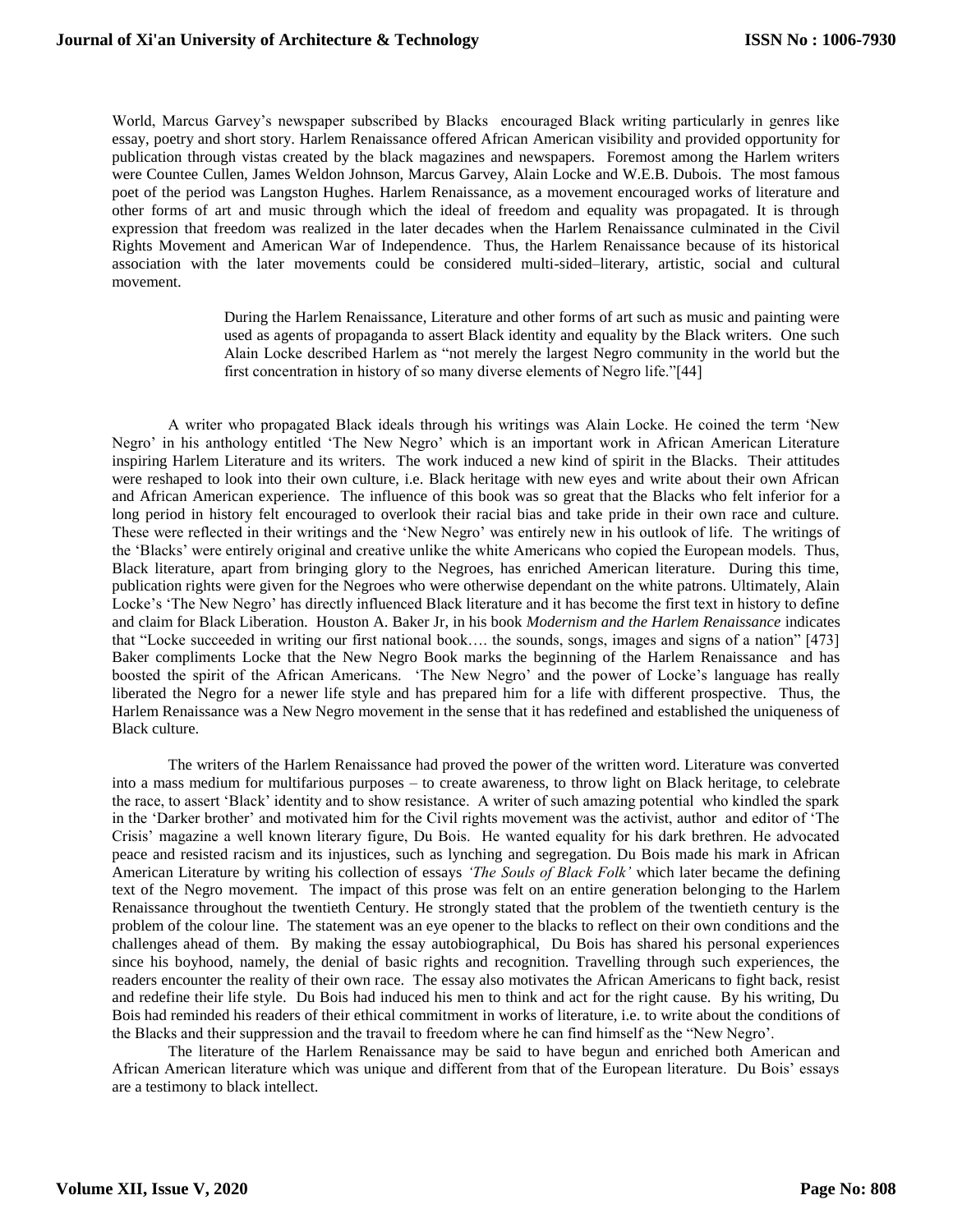The Harlem Renaissance was further promoted as a Black movement through artistic expression by writers like Langston Hughes, Countee Cullen and Zora Neale Hurston, Langston Hughes popularized a new form of poetry namely, Jazz poetry, besides folklore and spirituals. This Black liberation movement started with Hughes writing of *The Negro Speaks of Rivers* and ended with Zora Neale Hurston's publication of *Their Eyes were Watching God*. Langston Hughes poem *The Negro Speaks of Rivers* provided solid unity to the heritage and culture of the Blacks. In his essay *The Negro Artist and the Racial Mountain* Hughes makes it clear that a work of art by a Negro artist must be valued based on its themes and merits and must not be criticized based on the skin colour of the author. Such writings propagated the Harlem waves with twin ideologies, namely Black pride and the anti colonial, anti assimilation ideology of Negritude. The social background of the period also fuelled the writings of black intellectuals. Events such as World War I, camp life of the soldiers and the social contact, the Red summer of 1919 and the great Economic Depression lay bare the hard realities of black existence. They were led into an acute racial consciousness. The discrimination and injustice done unto the Negro race was felt along the length and breadth of Harlem. This led to the emergence of Blacks as a rebellious but intellectual crowd. Far from imitating the white Europeans, the blacks were original thinkers. The Harlem writers reshaped the attitude of the Negroes and led them to 'Black solidarity' and 'Black Nationalism'. Marcus Garvey, a Jamaican, who was uncompromising with the Whites paved way for a Life of Liberty for the Negros. Thus, Marcus Garvey is remembered as the Father of Black Nationalism and was an enemy to the British Empire. Garvey concentrated not only on the 'Blacks' in America but also attempted to consolidate the Blacks all around the world. According to Garvey, 'Black is beautiful.' This Garvey dictum invigorated the Negro pride and consciousness. He started the Universal Negro Improvement Association and advocated a 'Back to Africa' movement. Such an attitude was deeply absorbed into mainstream African American literature. Thus, the Harlem Renaissance breathed life into African American existence and African American literature, besides African America music, painting and visual arts. Thus the Harlem Renaissance is a significant movement in African American history. It gave expression to the deep-rooted, 'Negro Consciousness' through writings. During the Harlem Renaissance, the whites in America acknowledged the 'black intellectuals' as the blacks were able to exhibit their identity, culture, race and heritage. Writers like Langston Hughes asserted their Black pride.

Thus between the 1920s and 1930s, Harlem became the congregation of very powerful artists, writers, painters and musicians all of them 'Black' who encouraged one another to 'Greatness'. Thus these Black men of enormous potent realized the worth of their own culture and heritage and in fact, the African American heritage was the main source of inspiration for writers and musicians. Black musical forms like jazz and blues won international acclaim. Even the awestruck whites like Carl Van Venchten wrote criticism on Jazz and blues which popularized the black arts and music internationally, Blues' as a form became vibrant in the hands of Langston Hughes. It set the pulse of the Harlem Renaissance. Alongside, a new form of poetry, namely, the Jazz also gained worldwide acclaim.

 Some main goals were achieved during the Harlem Renaissance. The Renaissance of the New Negro changed the political climate in the United States. Racial Discrimination was viewed with contempt even by some of the white republicans. These white republicans joined hands with the blacks and acknowledged their human person. Laws were framed for the assertion of Negro equality and to ban Racial Discrimination. Policies were framed to assert social justice for the blacks and paved way for an integrated society where blacks can be identified. Thus the movement sowed the seeds early for the Civil Rights Movement which gained momentum in the later part of this century. The long lost African cultural roots were revived and retold with pride in the works of African authors. African American writings were more or less a propaganda creating a solidarity of Blacks through organization like NAACP founded by Du Bois and its linked magazine, namely, 'The Crisis' which was also edited by Du Bois. The organization and the magazine continue to this day championing the cause of the Blacks. Thus the African American writings had its own original stamp and the American literature and culture of this period was largely influenced by the writings of the Blacks. The movement also solidified and consolidated the Blacks all over the world and addressed their issues. The movement gained support from white patrons who flocked to Harlem drawn by the literary and artistic output of the Harlem writers. Thus blacks were supported economically by the generous Whites.

> "The younger generation is vibrant with a new psychology; the new spirit is awake in the masses ……… Each generation will have its creed." (TNN 40)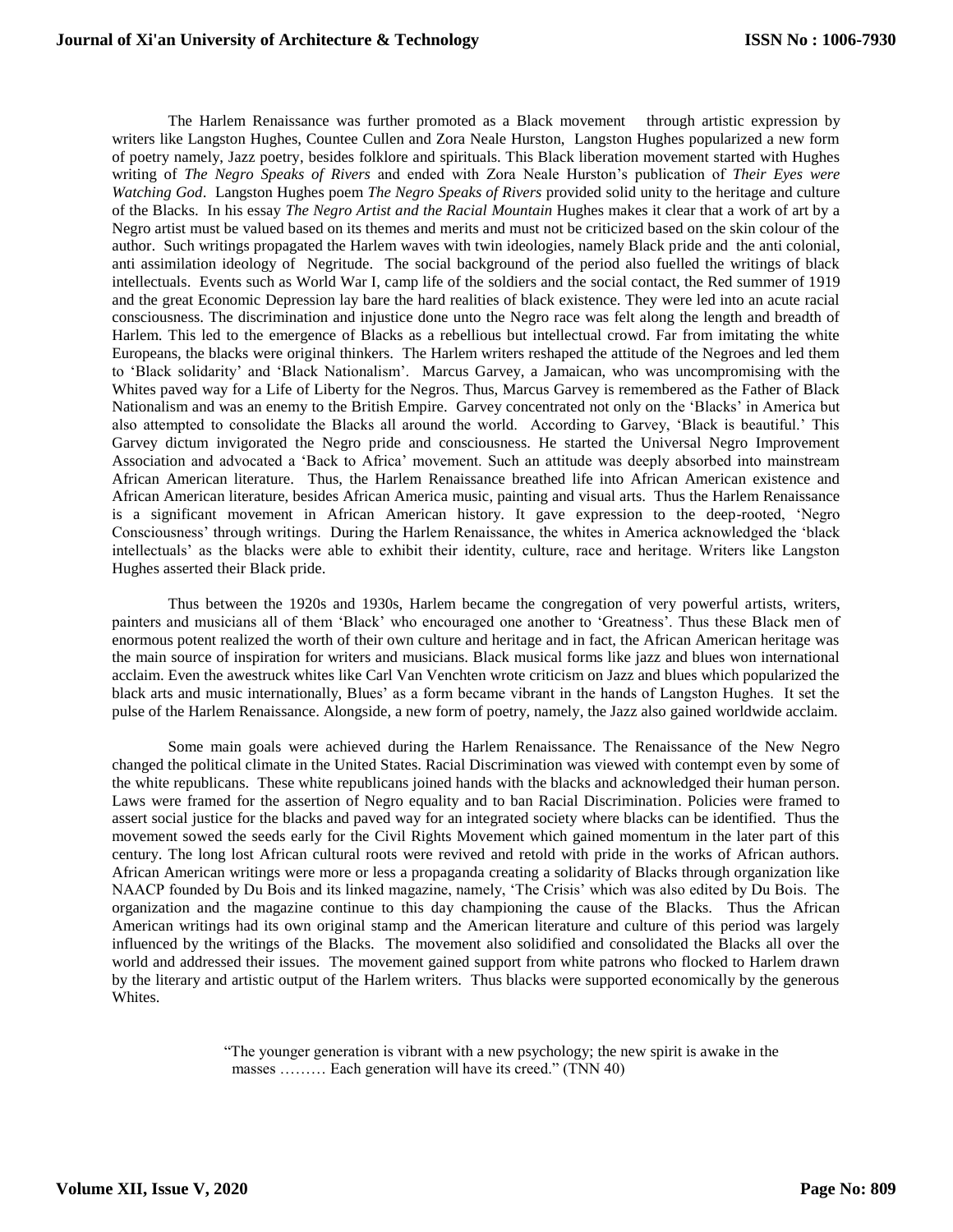Creative expression became one of the outcomes of Harlem Renaissance. The cultural scene in Harlem encouraged the black artists, writers, musician and painters to experiment new forms and styles. Harlem became a vibrant nightlife centre where performers like Bessie Smith popularized the Blues as an art form. All art forms brought out during this period focused on African American history and their struggle for equality. Meta Fuller's sculptures concentrated on ideas of Racism and Colonialism as she was inspired by W.E.B. Du Bois, social activist and editor of the Crisis. This also illustrates that cross disciplinary collaboration was a common feature during the Harlem Renaissance. Thus, writers and artists, as they yearned for creative self expression moved one another to greatness. Langston Hughes, Alain Locke, Billie Holiday and Duke Ellington through their expression, were instrumental to instill African pride and ensure African visibility.

> Then Let's Sing it, dance it, Write it, paint it, Let's do the impossible. (VNL 24)

African American visibility led to enhanced self image and pride. In other words, it enhanced the self esteem of African Americans. This goal was achieved by creating extraordinary works of art and literature which reflected the strength, the resilience and intelligence of the African Americans. Creating such powerful and positive images helped the Negroes dispel negative ideas which were wrought by racially prejudiced myths and tales told in the media. Thus the Negroes were able to look at themselves in a better light. African American leaders were highlighted in publication which also carved the self image and pride of the Negroes. Enlightenment was also imparted to the Negro community through a deeper and accurate portrayal of African American cultural roots. Tracing this origin, a move back to Africa, made writers exhale the fragrance of African culture with pride which turned out to be a celebration of race and cultural heritage. It could be rightly defined that the Harlem Renaissance is the blossoming of African American culture.

Between the 1920s and 1930s, Harlem became a 'paradise' and heaven for the New Negro. Harlem became the 'Mecca' of the Blacks. The movement redefined the 'African' genius to the American and the rest of the world. The blacks were enabled to look at themselves with a newer perspective and pride.

Double consciousness and Dual Nationalism became a prominent feature among the negroes, particularly the Harlemites during the Harlem Renaissance era -The 'New Negro' evolved and emerged with a new kind of pride that of being a Negro in the roots, i.e., an African and that of being a black American i.e., an African American, assimilating a new culture in the American soil on an equal footing with the whites. W.E.B. Du Bois, the black visionary stated rightly in 'Souls of Black folk' that "the African American exhibited a characteristic double consciousness, two unreconciled strivings …….. two warring souls …. in one dark body." The Negro Renaissance also known as the Black Literary Renaissance stimulated race pride dormant in every Negro. They began to look into themselves and admired themselves. Down the ages, suppression and segregation had crushed them down with an inferiority complex. Racial prejudice had almost crushed the lives and the potential of the Negroes. Racial discrimination and unemployment, war experiences, Jim Crow's segregation, Ku Klux Klan-these factors had helped to solidify the Negro spirit. The 'nigger' who concentrated in Harlem sought to combat the white dominion intellectually involving themselves in creative self-expression like arts, visual arts, music and literature.

> "A people may become great through many means, but there is only one measure by which greatness is recognized and acknowledged. The final measure of the greatness of all people is the amount and standard of the literature and art they have produced. No people that has produced great literature and art has ever been looked, upon by the World as distinctly inferior". (TBANP 35)

Truly, the composition of the New Negro during the Harlem Renaissance reflects a renewed Black spirit that is portrayed proudly and consciously. The writers of this period devotedly portrayed racial issues, black pride and the need for social reform. The Black writers experimented artistically in Harlem, a popular nightlife destination. Harlem had earlier been a popular residence for the Whites. By the 1920s the Harlem district became a vibrant black colony within Manhattan. Besides Harlem, the intellects connected with the Renaissance also resided in other boroughs of New York City. This included the bulk of black intellectuals from Washington, Baltimore, Philadelphia, Los Angles and other cities. These groups of creative artists and writers sought to create a definite and enhanced 'Black Image'. The Negroes who fought on par with the Whites during World War I were treated with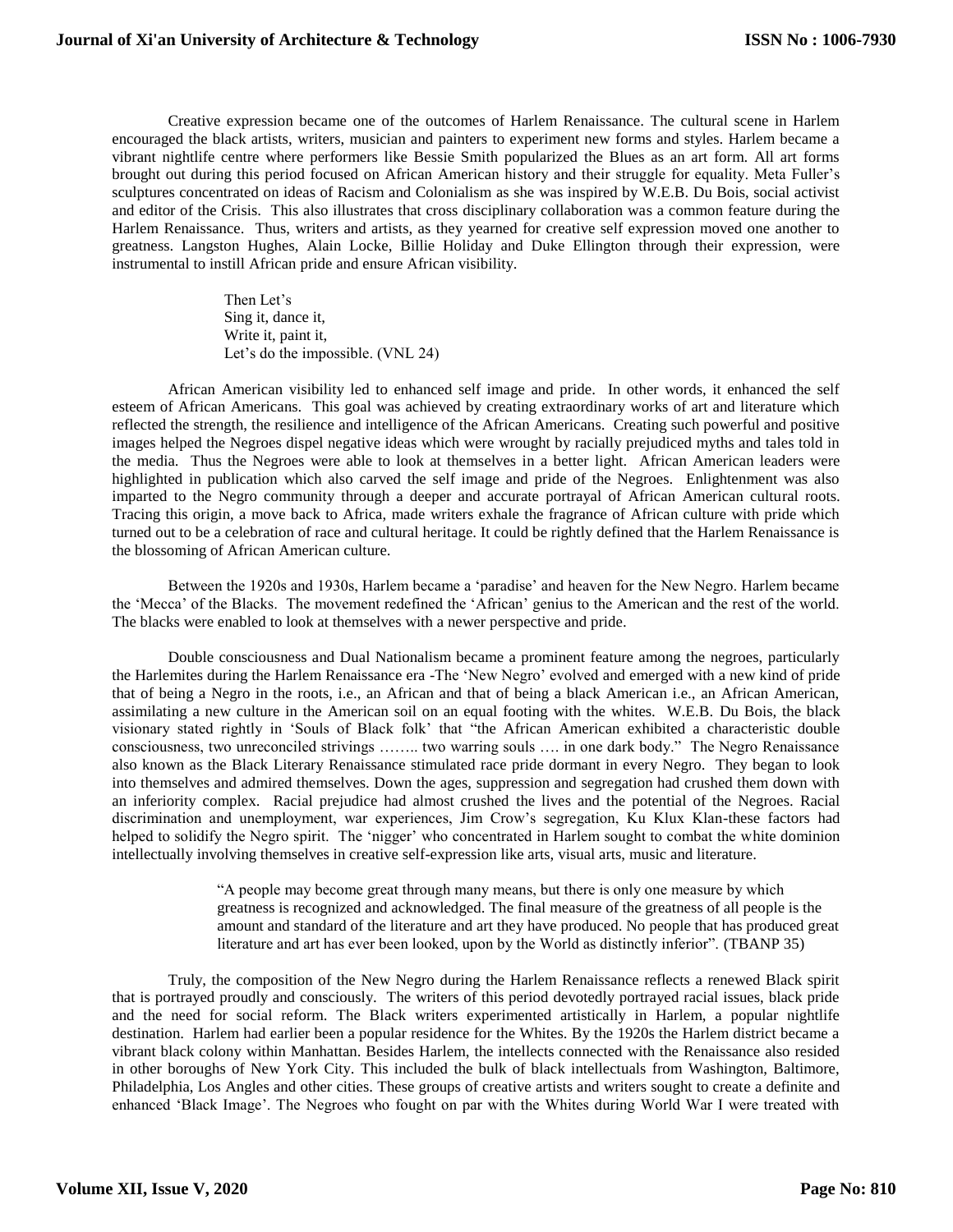dignity and equality in the warring camps in France and such a treatment they had never known in America. They were racially separated even in the war camps in America. Despite this, the Negroes displayed a great deal of patriotism. Back from the war, the suppression and racial segregation which they met in the American soil was more acute than ever. 'Discrimination' based on dark colour was practiced both legally and illegally. The crucial situation in the 1920s sparked off several riots. Jim Crow's segregation, Red Summer of 1919 and Ku Klux Klan(KKK) are instances when acute race riots could be witnessed.

"The Pulse of the Negro world has begun to beat in Harlem."(TNN 24)

The Harlem Renaissance is also known as the 'the New Negro movement. The 'New Negro' was a term used right from the mid 19<sup>th</sup> century. The term was coined by Alain Locke, professor at Harvard to define the emerging Negro during the Harlem Renaissance. The 'New Negro' was active, dynamic, radical and oppressive in sharp contrast with the 'Old Negro' who was gentle and week. The 'New Negro' henceforth is redefined by Locke, who is supposed to be the 'Father of Harlem Renaissance'. The New Negro asserts his independence and equality. He is the darker brother who has discovered himself. He is the one who is self conscious, self assertive with race pride conscious about his own black heritage and claims for black equality, both socially and politically on par with the European Americans.

The New Negro seeks for a concept of Black Americanism, freeing himself from the chain of social segregation in the name of race or any other. The New Negro has no fear as William Faulkner, the Nobel Laureate and 20<sup>th</sup> century American novelist said that the basest of everything is to be afraid. The New Negro, i.e., the African American felt it his privilege to find sources for the literary creations during this period in his own Black Culture. The Renaissance was influenced both by primitivism and cultural pluralism.

The American Negro must remake his past in order to make his future. (TNDP 12)

When Alain Locke coined the term 'New Negro' he called for a new perception of the African –American. He became the lucid voice of the African Americans. The golden jubilee year of the abolition of slavery was celebrated in 1915. Ten years since the celebration i.e., in 1925, the socio-political climate in U.S. seemed perplexing. Slavery was legalized after World War I and Negritude became a social problem in the United States among Blacks thinkers. Under this circumstance 'Black consciousness' became acute, the claim for being called an African American became prominent and the concentration of such like-minded Blacks together in Harlem made Harlem the biggest black neighborhood in the world Harlem became the epicenter of the movement promoting thick cultural activity. The conducive environment of Harlem has made this Black neighborhood the 'Mecca of the New Negro' and the capital of the Harlem Renaissance. This included art, music, painting and literature. These were based on Black culture for it was widely believed that 'Black Culture' would provide the key and the stimulus to African advancement. This cultural and artistic explosion from Harlem freezed the White European in astonishment and the awestruck men among the Whites began to appreciate the artistic and intellectual potential of the Negroes. In particular, Jazz, a new form of Black music became popular and the 1920 came to be known as the Jazz Age. Some men like Booker T.Washington advocated that the Negro was left without a choice but to accommodate himself to Jim Crow segregation and other white policies W.E.B. Du Bois, founder of NAACP advised the Blacks to participate in politics which would pave way for the Blacks to attain Civil Rights. Yet, it was Alain Locke who strongly believed and interpreted the African American as the new destiny. It is evident that no race that has ever produced 'worthy literature' can be effaced from the history of the World.

 In this effort to demonstrate the power of the African American not by protest but through silent expression of art, Alain Locke edited 'The New Negro', an anthology of poetry, fiction and essays. The edition of 'the New Negro' is a touchstone to the amazing degree of literary composition that exploded during the Harlem Renaissance. This literary text largely throws light on Black culture, the African heritage and the celebration of race. Race records were sung. This interest in Black culture went hand in hand with attempts to define an American culture that was different and distinctive. This new American culture of the 1920s was characterized not only by cultural pluralism but also democratic ethos. This term Cultural Pluralism was coined by Horace Kallen who felt that diverse cultures should flourish side by side and this pluralistic culture constitutes what is called to be American culture. This makes it too evident that there cannot be an American culture without the base of or the influence of Black heritage. Though rights are denied and the Blacks are ill treated, the establishment of Americana culture and its definition should be traced back to the Black cultural roots and African heritage. This is the prime factor apart from other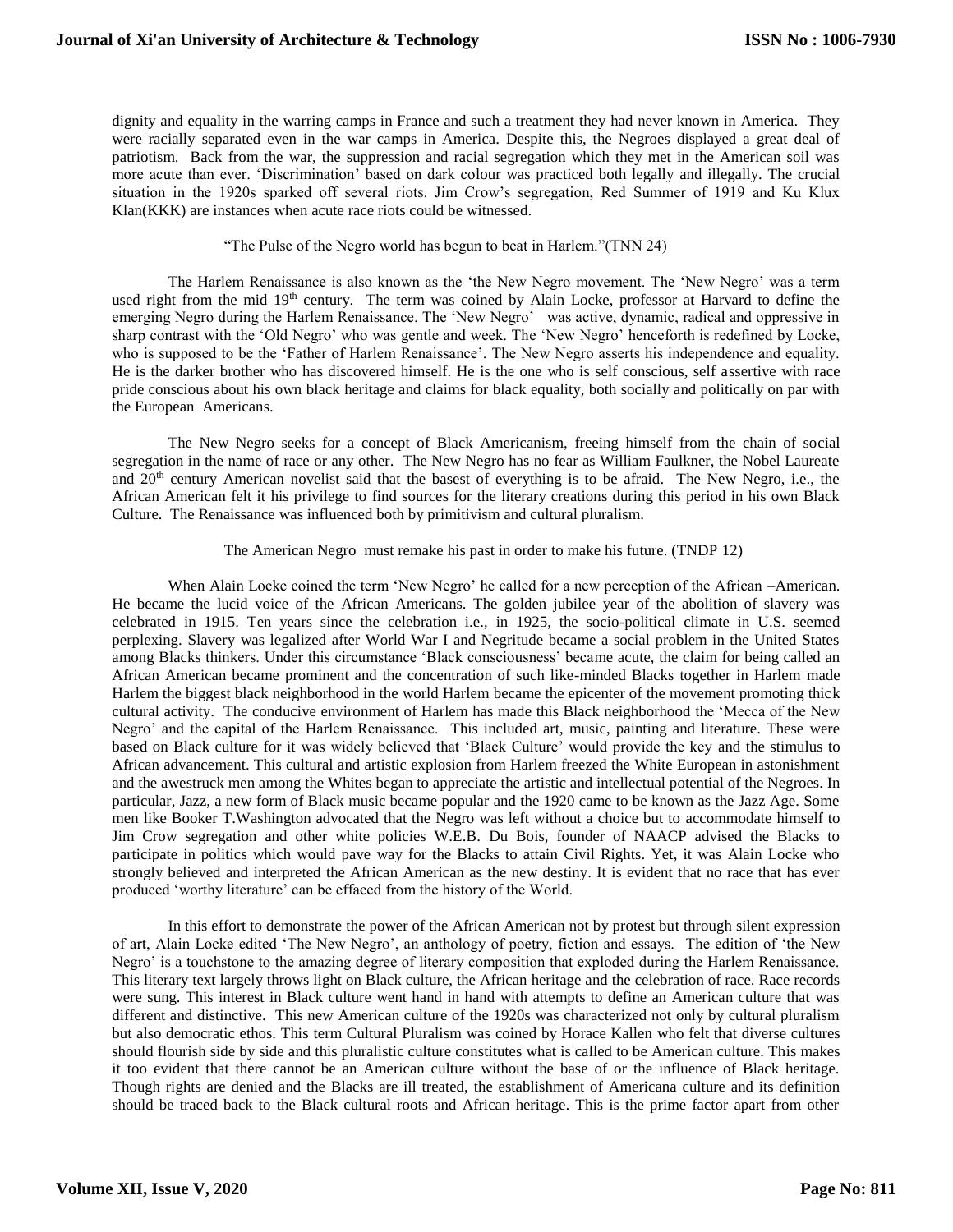influences that has shaped up the American culture distinctively from the Europeans. Thus, on the Negro crusade to identify themselves in America, the benevolent 'Black' man has given America its own stamp that was new, unique and different from the white Europeans. It is clear that during the second decade of the 20<sup>th</sup> century America had a facelift culturally. 'Cultural Pluralism' in its various forms offered the platform for the growth of African American literary tradition. It extended its wings for the promotion of American expressive tradition. Though American literary tradition is distinctive from the Europeans, American tradition was inseparable from Black heritage. The American intellectual and the African American individual during this period were engaged in a common literary pursuit. While the American intellectuals pursued to define an American culture and tradition as distinct from that of the Europeans, the African American intellectual tried to establish his relationship with the American national identity historically and culturally. Though the Americans strived hard to distinguish American culture and make their expressive tradition unique, American tradition and black heritage remains inseparable W.E.B.Du Bois and his NAACP colleague, James Weldon Johnson stated that the American expressive tradition was largely developed by the African Americans. The Native American culture was then gradually deteriorating and fading out as the American looked upon the Europeans for models and sacrificed their own art for economic gains. At this point of time, the African American who struggled to uphold their identity in this 'New World' ultimately became the champions of democracy and the artistic guards of America culture. As artistic men, they African American, i.e., the New Negro popularized their 'Black' music particularly, the Jazz and Blues. Black music set the pulse and made the Harlem Renaissance a vibrating sensation both to the Whites and the Blacks.

Jazz music cast its spell on the Blacks and gradually upon the Whites. The Jazz Age of 1920 witnessed the growth of Jazz orchestras with newer instruments and better performances. Alain Locke said that "the Jazz Age was 'a spiritual coming of age' for African American artists and thinkers who seized upon their chances for group expression and self determination." Jazz became a dignified art form popularized by the Black not only I Harlem but also in Northern Urban centres like Chicago and New York City. The most popular Jazz soloist between 1920 and 1924 was Louis Armstrong. The Negro art came in to vogue with the growing popularity of the Black music i.e, Jazz and the Tap dance which popular in all black musical revues. The body language of the African American dancers was admired even by the European dramatists.

The Negro came into vogue with growing popularity of the Black music namely Jazz and the Tap dance which was popular in all - black musically revues. The body language of the African American dancers was admired by the European dramatists. The Negro arts became a passport for the Blacks to claim their identity and originality internationally during Harlem Renaissance. A very notable white man to draw attention to the significance of Jazz and Blues was Carl Van Vechten. A wider attention was drawn through his music criticism which articulated the significance Jazz and Blues in the Novel Nigger Heaven. The novel was a virtual map guiding the tourists to Harlem which became the Mecca of the New Negro. Besides focusing on the alien and unusual aspects of black urban life the novel primarily discusses the frustrations and the challenges faced by the black urban professionals and black aspiring writers. During the Harlem Renaissance, the Black writers were solely dependent on the Whites for publication as the Blacks were denied of publication rights .The novel *Nigger Heaven* brings out the restraints imposed by the whites upon the blacks. Carl Van Vechten became the mediator and ambassador for the blacks finding publishing houses for the black artist overthrowing interracial politics and segregation. Thus Carl Van Vechten became the key figure helping the blacks find publishing connections and the Harlem Renaissance became an integrated movement resulting in the upsurge of African American perceptions and images in the areas of visual arts, music and literature. The once rural village Harlem was subject to urbanization during this movement and Harlem became the conglomeration of black talents. Harlem came to be viewed as the Mecca of the New Negro providing him with social liberation, economic independence and racial emancipation. Harlem sheltered black artists, migrants who escaped from the south. The Negro vogue could be significantly observed in the night clubs such as Cotton Club and Connie's Club and these clubs were frequented even by the whites in course of time. It gave space for the negro to gain social visibility and acquire international acclaim too.

 The popularity of Negro art had its roots in black culture and heritage. This was an incentive for other black talents of various fields to turn back to their own primitive black culture and reflect only this in their art forms. This increased shift towards specific Negro art and its application was discovered to be the basis of self expression, innovation and artistic experimentation. During the renaissance period, this interest in primitivism and black cultural heritage had left its indelible impressions in area of music, choral programs and literature. The musical revue cast by Eubie Blake and Noble Sissle on Broadway in 1921 became the standard model that inspired black musicals for the next 60 years. Florence Mills, a dancer and phenomenal singer gained immense popularity across racial lines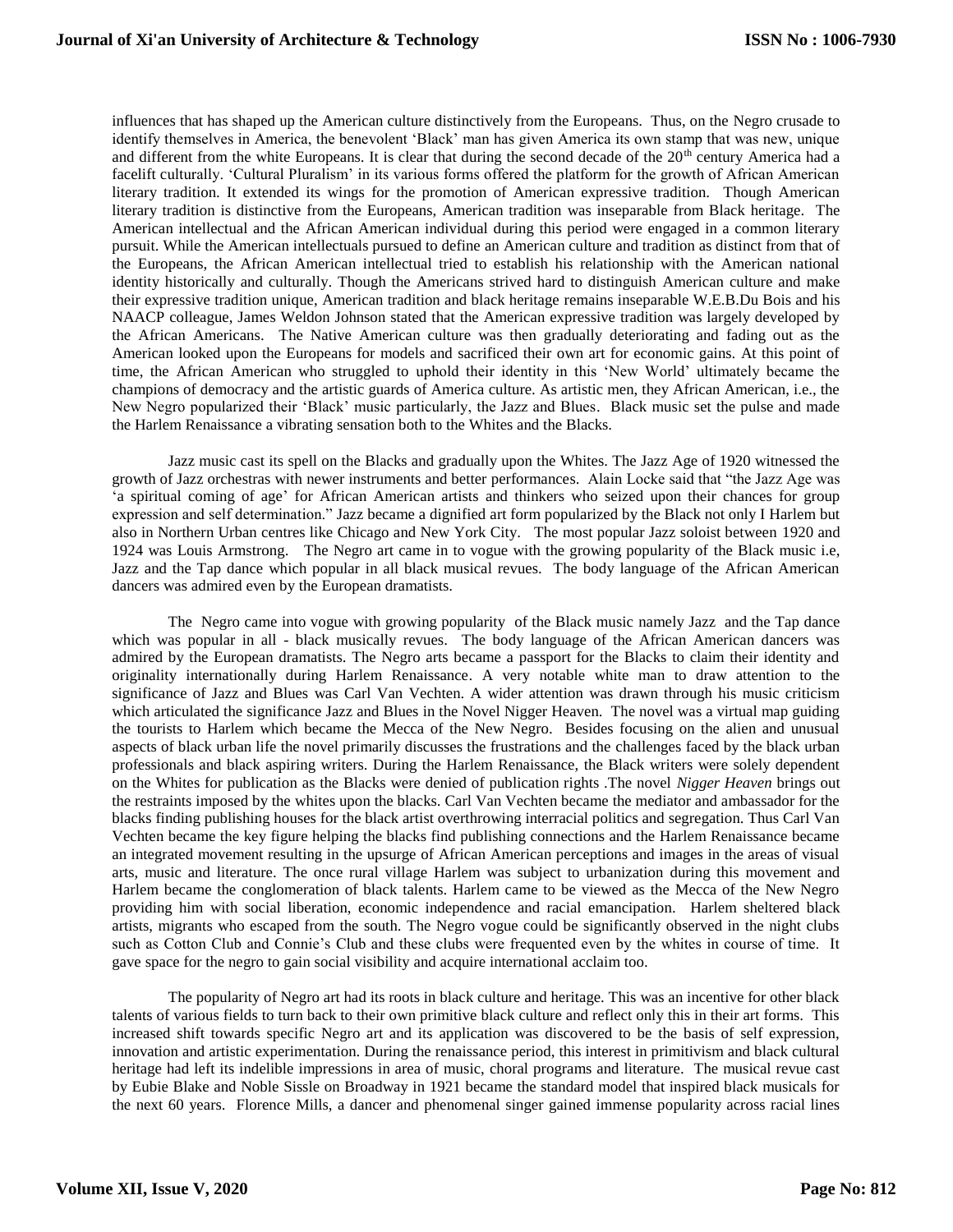both in the United States and Europe until 1927 when she was affected with appendicitis. Josephine Baker who began her career as a chorus girl shot into fame as an International Star when La Revue Negre opened in 1925 in Paris where she became a celebrity playing variety of striking roles exploiting 'primitivism' as a renewed trend. Popular revues attracted all - black audiences from the entire part of the United States and many of the blackproduced shows were played repeatedly again and again due to its significant popularity in the 1920s. By this time, even the white -produced shows had included black casts and black elements. These are instances to testify the suitability, visibility , prominence and the vogue of the 'Negro Art' during the Jazz Age which sparked off like a rebellion throughout the United States gripping the attention of both the Blacks and Whites. The success of the Negro art over other art forms like that of the Europeans spread an optimistic wave of the Harlem Renaissance itself making it a progressive movement. This was made possible despite the fact that the socio economic conditions were worsening in Harlem and this coupled with political setbacks in an age that was conservative and racist. The Black talent was able to come to the limelight by penetrating into such a rigid social structure that was known for its class system and racist beliefs. During this particular period of the popularity of black arts, the Ku Klux Klan reached its peak gaining political significance in the South and Midwest when black leaders felt that the success of the Negro Art would help the black to rearrange race relations proving his mettle and it would help him to understand himself as people of a Nation.

The 'Negro Vogue' made it possible for the Blacks to get an 'identity' for themselves. Despite the invisible empire of the Ku Klux Klan and the pronouncement of the Jim Crow law promoting further bitterness of the segregated existence, Black literature gained recognition. Until then, the reading public of the United States were exposed only to works pertaining to British Literary tradition. Works of other nationalism were read only by the immigrants in their native language. During such a crucial period important publishing houses managed by the Whites opened their doors to Blacks writers. The earlier emphasis on British format and literary forms were overthrown and publishers like Alfred A. Knopf, Harcourt Brace and Boni & Liveright received the Black writers for their new style and uniqueness. Besides, modern works of literature from various nationalities were translated into English and read by the Whites of the United States. The American cultural pluralism, the trend of 'primitivism' and the rally for black Civil Rights offered market for books written by the Blacks on 'Negro' topics. This approach mitigated the severity of the endangered existence of the Blacks in the United States. The black literary talent was also showcased in African American magazines like *The Opportunity* and *The Crisi*s and literary contests and prizes encouraged Negro Writers. A parade of talented African American writers appeared as cohort in Alain Locke's edition of 'The New Negro'. The edition was more than a literary collaboration for it was an alarm to the dormant 'Negro Consciousness' awakening him to a movement namely the 'New Negro Movement' or the Harlem Renaissance.

Locke called for the black writers to bring about an art of self –expression based on 'folk values'. This was a departure from the writings which heralded social and political protest. Locke's movement coincided with the trend of primitivism by returning to folk bore and folk values and it resembled the Irish Literary Renaissance. Yet the Black authors were not single minded in the choice of subject or the artistic method. This added importance to the Renaissance as the writers concentrated on the varied dimensions of African American folklore and African tradition. New literary art forms were produced in the 20<sup>th</sup> Century during the Harlem Renaissance. Locke felt that by means of self –expression, the 'still inferior' Black face can be effaced from the African American history. The reception and the wider attention given by the Whites for Black authors was an incentive encouraging the Blacks in literary production. The focal point was the pursuit for social identity. The New Negro Renaissance produced a kind of literature that was creative intellectual, experimental and intentional. Energy literary piece can be considered as a deliberate voice shouting for 'racial equality'. This highly intellectual artistic experimentation by the Blacks attracted recognition in the main stream. It has made the Harlem Renaissance as a significant period in African American history for it had fundamentally influenced the twentieth century. By this time Harlem has fully emerged as the 'Negro capital of the World'. The emergence of the New Negro and the age of the Harlem Renaissance coincided with the Jazz Age and the World Wars which has made the period the roaring twenties. These impacts were felt within the Black community expressed in terms of literary pieces and thereby making the American robust cultural industry rich Thus, it is wrong to perceived the Harlem Renaissance as a single phenomenon or pertaining only to Harlem. The impact of the movement is multi dimensional influencing consequently the American industry of poetry, music and fiction

Thus, these aspects of art reveal to us that the Harlem Renaissance is not a single phenomenon nor does it pertain to 'Harlem' district alone. The movement is a multidimensional upsurge of the Negro art forms and culture